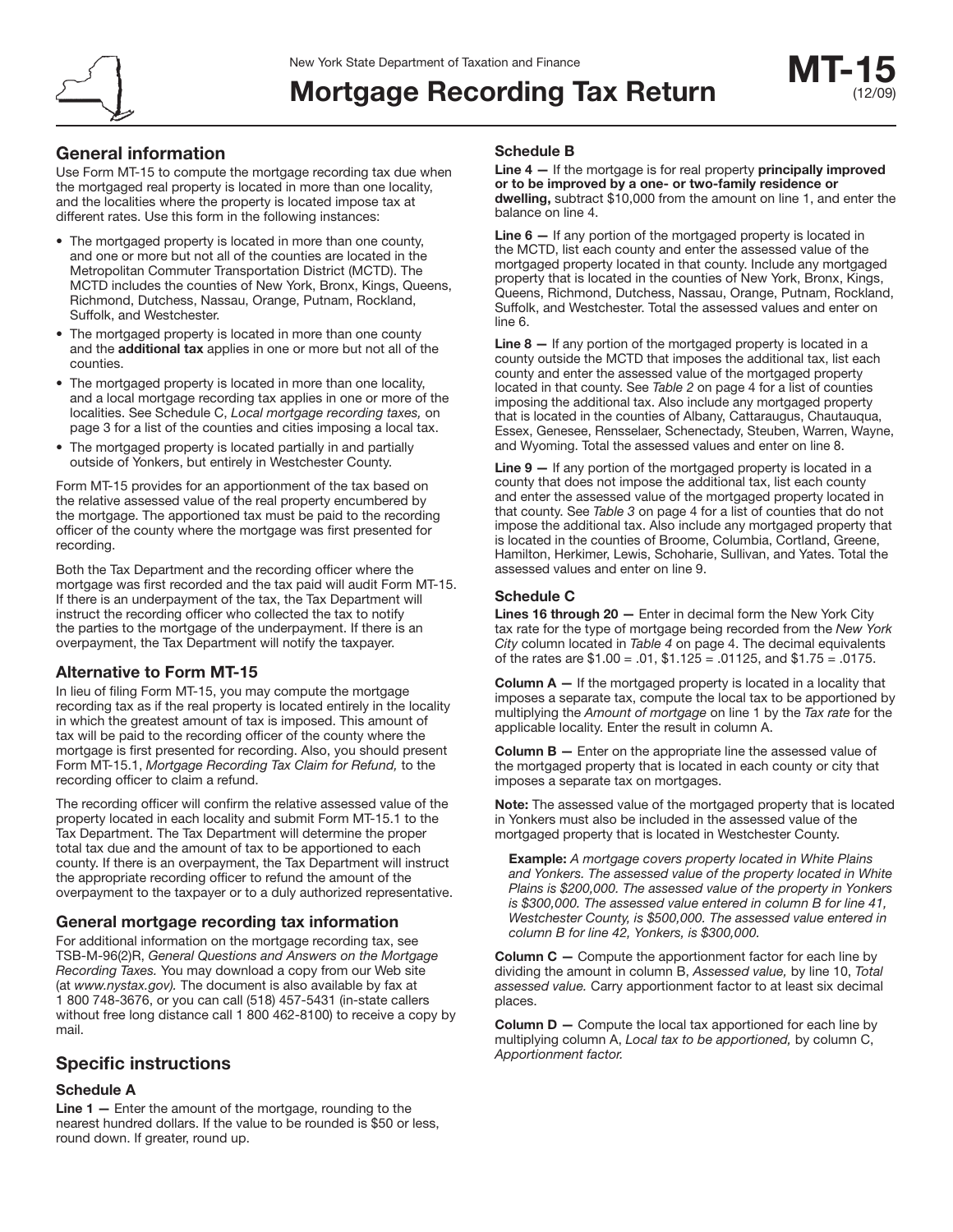# **MORTGAGE Recording Tax Return MT-15**

#### **Prepare in duplicate. Please read the instructions on page 1 before completing this form.**

| Name of mortgagee            |       |          | Amount of mortgage |
|------------------------------|-------|----------|--------------------|
|                              |       |          |                    |
| Name of mortgagor            |       |          |                    |
|                              |       |          |                    |
| Mailing address of mortgagor |       |          | Date of mortgage   |
|                              |       |          |                    |
| City                         | State | ZIP code |                    |
|                              |       |          |                    |

# **Schedule A - Basic and special additional mortgage recording taxes**

|  | Tax due |
|--|---------|
|  |         |
|  |         |
|  |         |
|  |         |

# **Schedule B - Additional mortgage recording tax**

|    | Mortgage amount after exclusion for mortgages on certain residential                                |                |                                       |                  |     |
|----|-----------------------------------------------------------------------------------------------------|----------------|---------------------------------------|------------------|-----|
|    | real property (see instructions for exclusion criteria). If exemption does                          |                |                                       |                  |     |
|    |                                                                                                     |                |                                       | 4.               |     |
| 5  |                                                                                                     |                |                                       | 5.               |     |
|    |                                                                                                     |                |                                       |                  |     |
| 6  | MCTD counties imposing<br>additional tax                                                            | Assessed value | Attach additional sheets if necessary |                  |     |
|    |                                                                                                     |                |                                       |                  |     |
|    |                                                                                                     |                |                                       |                  |     |
|    |                                                                                                     |                |                                       |                  |     |
|    | Total of assessed value in MCTD counties                                                            |                |                                       |                  |     |
|    |                                                                                                     |                | 6.                                    |                  |     |
| 7  | Additional tax to be apportioned outside MCTD (multiply line 4 by .0025)                            |                |                                       | $\overline{7}$ . |     |
|    |                                                                                                     |                |                                       |                  |     |
| 8  | Counties imposing                                                                                   | Assessed value |                                       |                  |     |
|    | additional tax outside MCTD                                                                         |                | Attach additional sheets if necessary |                  |     |
|    |                                                                                                     |                |                                       |                  |     |
|    |                                                                                                     |                |                                       |                  |     |
|    |                                                                                                     |                |                                       |                  |     |
|    | Total of assessed value in counties outside MCTD                                                    |                |                                       |                  |     |
|    |                                                                                                     |                | 8.                                    |                  |     |
| 9  | Counties suspending                                                                                 | Assessed value |                                       |                  |     |
|    | additional tax                                                                                      |                | Attach additional sheets if necessary |                  |     |
|    |                                                                                                     |                |                                       |                  |     |
|    |                                                                                                     |                |                                       |                  |     |
|    |                                                                                                     |                |                                       |                  |     |
|    | Total assessed value in counties suspending                                                         |                |                                       |                  |     |
|    |                                                                                                     |                | 9.                                    |                  |     |
| 10 |                                                                                                     |                |                                       |                  |     |
| 11 | Apportionment factor for MCTD counties (divide line 6 by line 10) <sup>*</sup>                      |                |                                       | 111.1.           |     |
| 12 |                                                                                                     |                |                                       |                  | 12. |
| 13 | Apportionment factor for counties outside MCTD (divide line 8 by line $10^*$   13.                  |                |                                       |                  |     |
| 14 | Additional mortgage recording tax apportioned to counties outside MCTD (multiply line 7 by line 13) |                |                                       |                  | 14. |

**\*** Carry apportionment factor on lines 11 and 13 to at least six decimal places.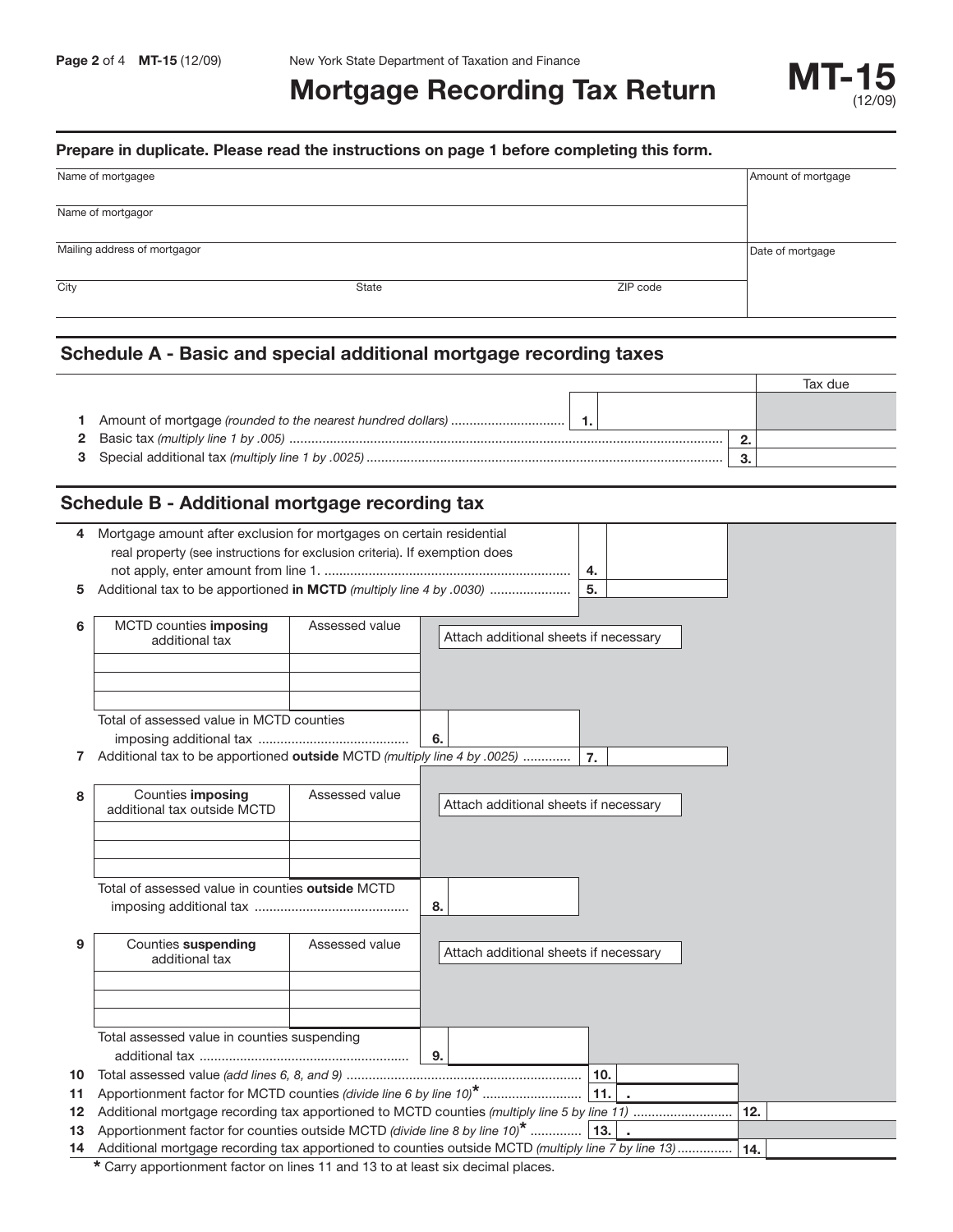# Total from page 2 (add lines 2, 3, 12, and 14 on page 2) .................................................................................... **15.**

| Locality                  | Tax<br>rate | Schedule C - Local mortgage recording taxes<br>A Local tax to be<br>apportioned<br>(multiply line 1 amount<br>by tax rate) | <b>B</b> Assessed value | C*Apportionment<br>factor<br>(divide column B<br>by line 10 amount) | <b>D</b> Local tax<br>apportioned<br>(multiply column A by<br>column C) |  |  |
|---------------------------|-------------|----------------------------------------------------------------------------------------------------------------------------|-------------------------|---------------------------------------------------------------------|-------------------------------------------------------------------------|--|--|
| New York County<br>16     |             |                                                                                                                            |                         |                                                                     |                                                                         |  |  |
| (see instructions)        |             |                                                                                                                            |                         |                                                                     | 16.                                                                     |  |  |
| <b>Bronx County</b>       |             |                                                                                                                            |                         |                                                                     |                                                                         |  |  |
| (see instructions)        |             |                                                                                                                            |                         |                                                                     | 17.                                                                     |  |  |
| <b>Kings County</b>       |             |                                                                                                                            |                         |                                                                     |                                                                         |  |  |
| (see instructions)        |             |                                                                                                                            |                         | $\bullet$                                                           | 18.                                                                     |  |  |
| Queens County             |             |                                                                                                                            |                         |                                                                     |                                                                         |  |  |
| (see instructions)        |             |                                                                                                                            |                         |                                                                     | 19.                                                                     |  |  |
| <b>Richmond County</b>    |             |                                                                                                                            |                         |                                                                     |                                                                         |  |  |
| (see instructions)        |             |                                                                                                                            |                         | $\bullet$                                                           | 20.                                                                     |  |  |
| <b>Albany County</b>      | .0025       |                                                                                                                            |                         | $\bullet$                                                           | 21.                                                                     |  |  |
| <b>Broome County</b>      | .0025       |                                                                                                                            |                         | $\bullet$                                                           | 22.                                                                     |  |  |
| Cattaraugus County        | .0025       |                                                                                                                            |                         | $\bullet$                                                           | 23.                                                                     |  |  |
| Chautauqua County         | .0025       |                                                                                                                            |                         | $\bullet$                                                           | 24.                                                                     |  |  |
| Columbia County           | .0050       |                                                                                                                            |                         | $\bullet$                                                           | 25.                                                                     |  |  |
| Cortland County           | .0025       |                                                                                                                            |                         | $\bullet$                                                           | 26.                                                                     |  |  |
| <b>Essex County</b>       | .0025       |                                                                                                                            |                         | $\bullet$                                                           | 27.                                                                     |  |  |
| <b>Genesee County</b>     | .0025       |                                                                                                                            |                         | $\bullet$                                                           | 28.                                                                     |  |  |
| <b>Greene County</b>      | .0050       |                                                                                                                            |                         | $\bullet$                                                           | 29.                                                                     |  |  |
| <b>Hamilton County</b>    | .0025       |                                                                                                                            |                         | $\bullet$                                                           | 30.                                                                     |  |  |
| <b>Herkimer County</b>    | .0025       |                                                                                                                            |                         | $\bullet$                                                           | 31.                                                                     |  |  |
| Lewis County              | .0025       |                                                                                                                            |                         | $\bullet$                                                           | 32.                                                                     |  |  |
| Rensselaer County         | .0025       |                                                                                                                            |                         | $\bullet$                                                           | 33.                                                                     |  |  |
| <b>Rockland County</b>    | .0025       |                                                                                                                            |                         | $\bullet$                                                           | 34.                                                                     |  |  |
| <b>Schenectady County</b> | .0025       |                                                                                                                            |                         | $\bullet$                                                           | 35.                                                                     |  |  |
| Schoharie County          | .0025       |                                                                                                                            |                         | $\bullet$                                                           | 36.                                                                     |  |  |
| <b>Steuben County</b>     | .0025       |                                                                                                                            |                         | $\bullet$                                                           | 37.                                                                     |  |  |
| <b>Sullivan County</b>    | .0025       |                                                                                                                            |                         | $\bullet$                                                           | 38.                                                                     |  |  |
| <b>Warren County</b>      | .0025       |                                                                                                                            |                         | $\bullet$                                                           | 39.                                                                     |  |  |
| <b>Wayne County</b>       | .0025       |                                                                                                                            |                         | $\bullet$                                                           | 40.                                                                     |  |  |
| <b>Westchester County</b> |             |                                                                                                                            |                         | $\bullet$                                                           | 41.                                                                     |  |  |
| (including Yonkers)       | .0025       |                                                                                                                            |                         |                                                                     |                                                                         |  |  |
| Yonkers (city)            | .0050       |                                                                                                                            |                         | ٠                                                                   | 42.                                                                     |  |  |
| <b>Wyoming County</b>     | .0025       |                                                                                                                            |                         | $\bullet$                                                           | 43.                                                                     |  |  |
| <b>Yates County</b>       | .0025       |                                                                                                                            |                         | $\bullet$                                                           | 44.                                                                     |  |  |

**\*** Carry apportionment factor in column C amounts to at least six decimal places.